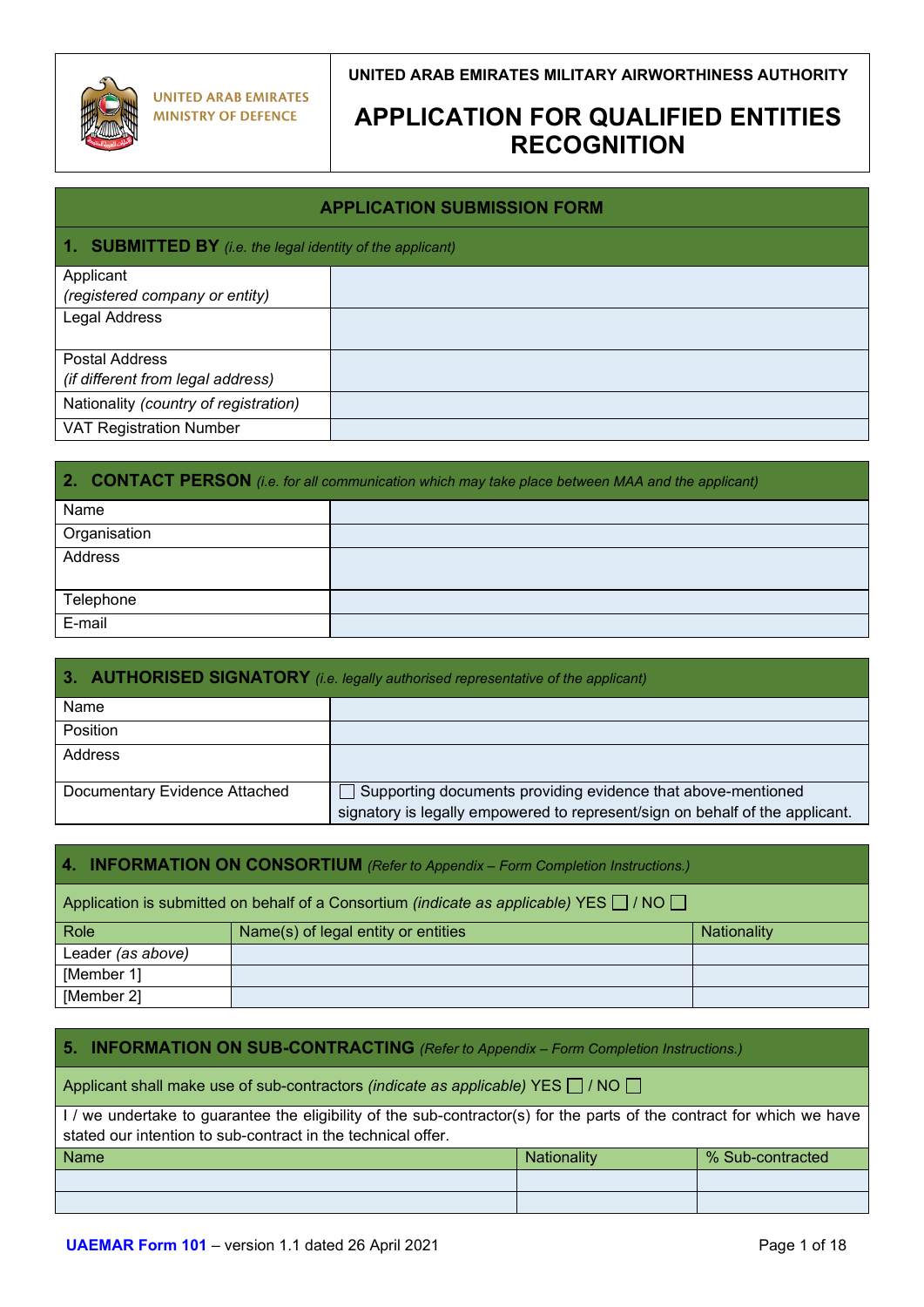

## **APPLICATION FOR QUALIFIED ENTITIES RECOGNITION**

### **6. SUBMISSION CHECKLIST** *(i.e. application is made up of the following documents, duly signed and dated.)*

### PACK A – ADMINISTRATIVE DOCUMENTS

| TAVILA – ADIVINIVU ITVATIVE DOGOIVIENTO                |                                                |                              |                     |
|--------------------------------------------------------|------------------------------------------------|------------------------------|---------------------|
|                                                        | Single Applicant /<br><b>Consortium Leader</b> | Consortium<br><b>Members</b> | Sub-<br>contractors |
| Application Submission Form (front page of admin docs) |                                                | N/A                          | N/A                 |
| Declaration of Honour                                  |                                                |                              | N/A                 |
| Sub-contractors Declaration                            | N/A                                            | N/A                          |                     |
| Legal Entity supporting documents                      |                                                |                              | N/A                 |
| Consortium agreement or powers of attorney             |                                                |                              | N/A                 |

*Refer to Appendix – Form Completion Instructions.*

| PACK B - TECHNICAL DOCUMENTS (one signed original)                                                                                                                                                                                |  |  |
|-----------------------------------------------------------------------------------------------------------------------------------------------------------------------------------------------------------------------------------|--|--|
| Technical & Professional Capacity Documents (evidence required):<br>Structure and Organisation<br>a)<br><b>Staff Resources</b><br>b)<br><b>Technical Equipment and Facilities</b><br>C)<br><b>Quality Management System</b><br>d) |  |  |
| <b>Technical Offer / Specifications</b>                                                                                                                                                                                           |  |  |

*Refer to Appendix – Form Completion Instructions.*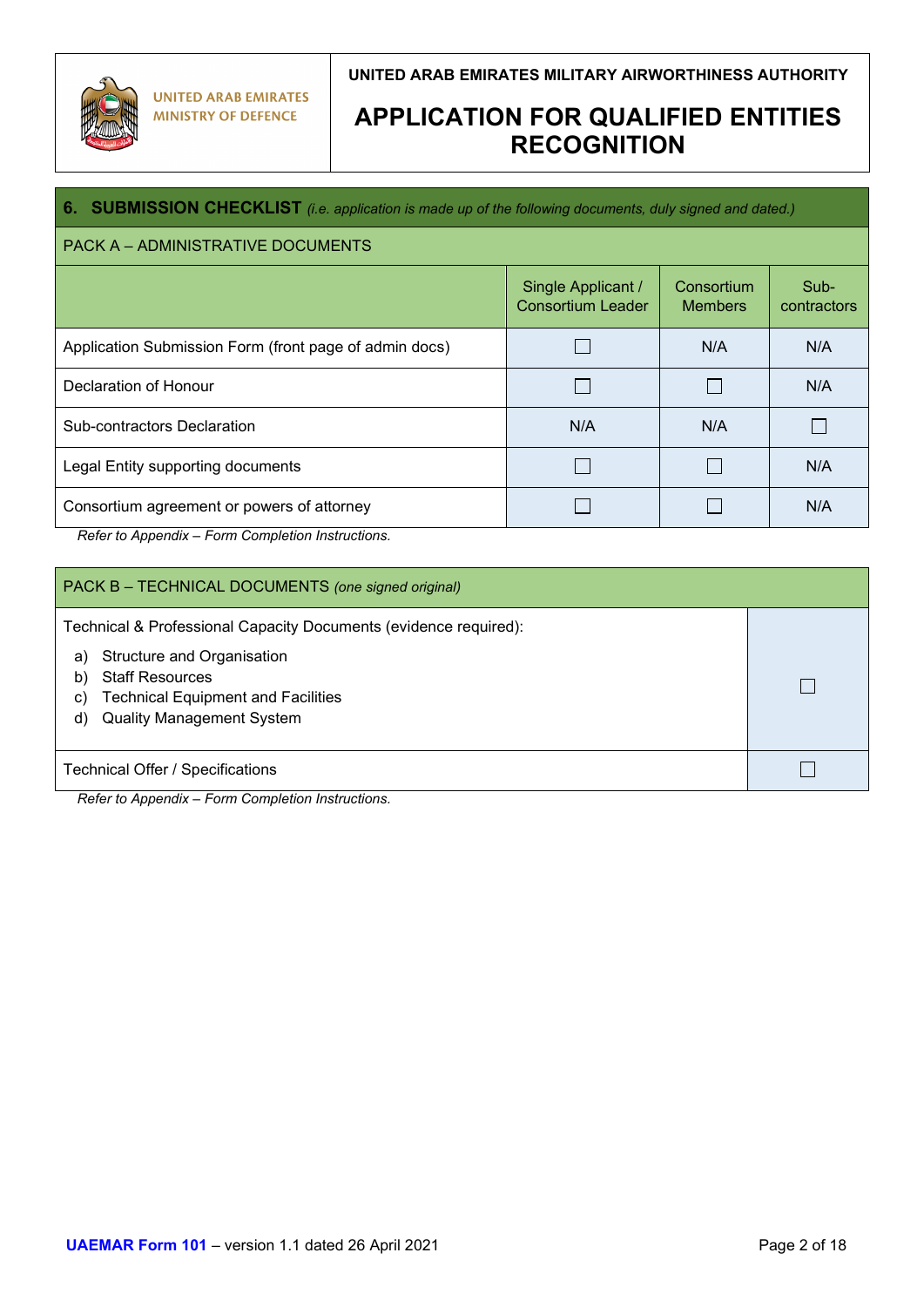

## **APPLICATION FOR QUALIFIED ENTITIES RECOGNITION**

## **7. DECLARATION**

I, the undersigned, being the authorised signatory of the below applicant (including all consortium members, in the case of a consortium), hereby declare that we have examined and accept without reserve or restriction the entire contents of the technical specifications which form a part of the application procedure.

Furthermore, we hereby solemnly declare that:

- i. In the case of consortium: We are fully aware that, in the case of a consortium, the composition of the consortium cannot be modified in the course of the application procedure except with the prior written authorisation of MAA. We are also aware that the consortium members would have joint and several liability towards MAA concerning participation in both the application procedure and any contract awarded to us as a result of it.
- ii. We accept the validity period stipulated as follows:
	- a. The period of validity of applications, during which applicants may not modify the terms of their applications in any respect is 3 months after the submission of applications.
- iii. We declare and confirm our unconditional and irrevocable acceptance of conditions set out in Section 6. *Please note that this acceptance shall be fully binding on the applicant as of submission of the application and, in case of successful contract award, for the entire duration of the contract.*
- iv. Professional conflict of interest:
	- a. We are not and shall not be in any situation which could give rise to a professional conflicting interest in what concerns the performance and/or implementation of the contract.
	- b. We also declare that in the case that we are found to be in a situation of professional conflicting interest, in relation to this application / contract, we understand that our application shall be rejected.
	- c. In the event of the contract being awarded to us, we undertake to act with complete impartiality and in good faith in what concerns its performance and outcome and to immediately declare to MAA in writing any situation that might raise concerns with respect to professional conflicting interest, impartiality or otherwise affect our position/ability to duly and appropriately perform the contract.
- v. We are also aware and agree that non-acceptance of terms and/or conditions as cited above may lead to the exclusion of our application for non-compliance with the application conditions.

| Name of Applicant            |  |
|------------------------------|--|
| Name of Authorised Signatory |  |
| Date & Signature             |  |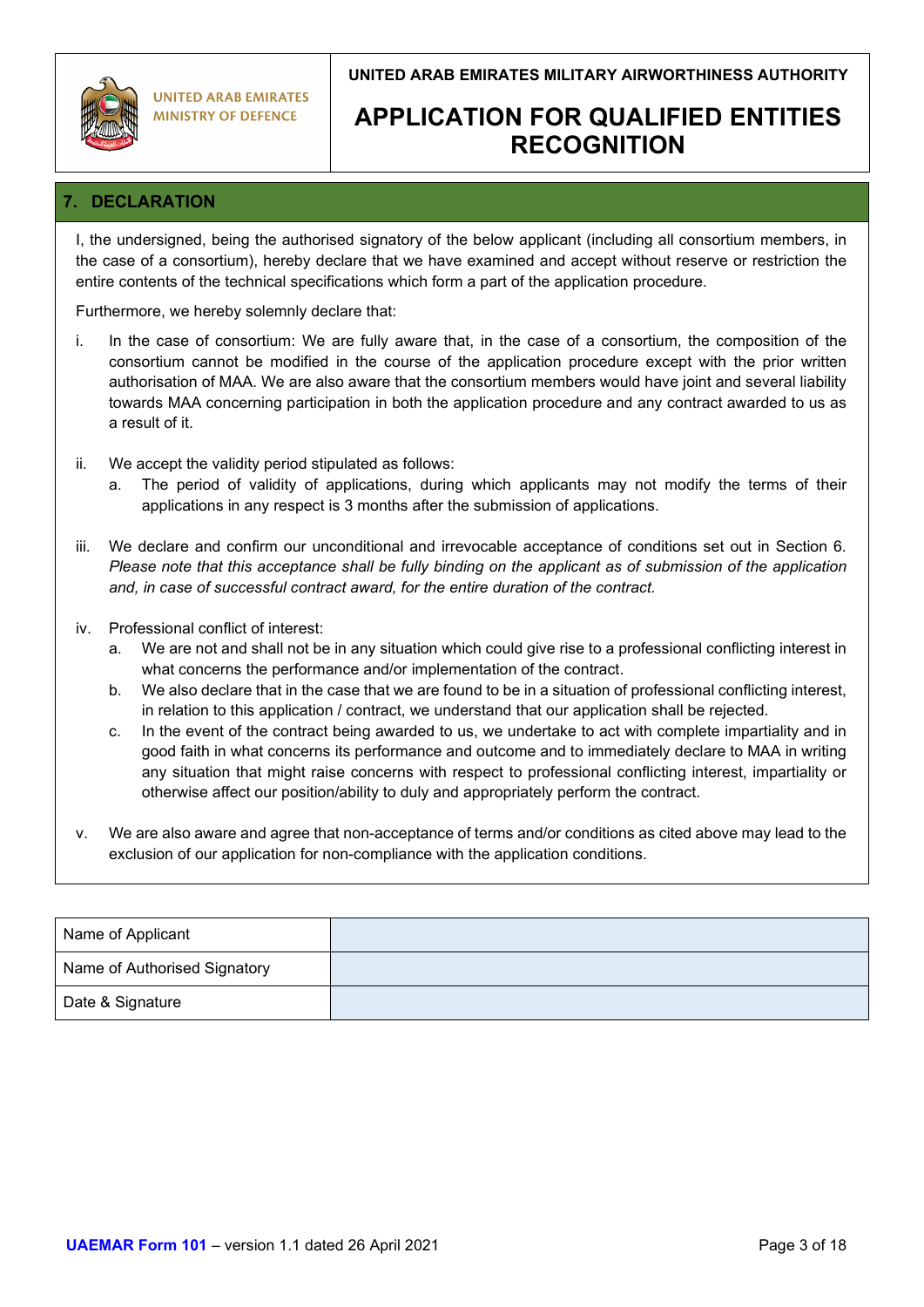

## **APPLICATION FOR QUALIFIED ENTITIES RECOGNITION**

# **ANNEX I – SCOPE OF APPLICATION** Name of Applicant:

For the following certification tasks, please tick as appropriate:

| <b>PRODUCT</b>        | Secondment |
|-----------------------|------------|
| <b>Small Aircraft</b> |            |
| Large Aircraft        |            |
| Small Rotorcraft      |            |
| Large Rotorcraft      |            |
| <b>RPAS</b>           |            |

For the following organisations certification approval process, please tick as appropriate:

| <b>ORGANISATION</b> | Secondment |
|---------------------|------------|
| <b>MDOA</b>         |            |
| <b>MPOA</b>         |            |
| AMO                 |            |
| CAMO                | L.         |
| <b>MTO</b>          |            |

| Name of Applicant            |  |
|------------------------------|--|
| Name of Authorised Signatory |  |
| Date & Signature             |  |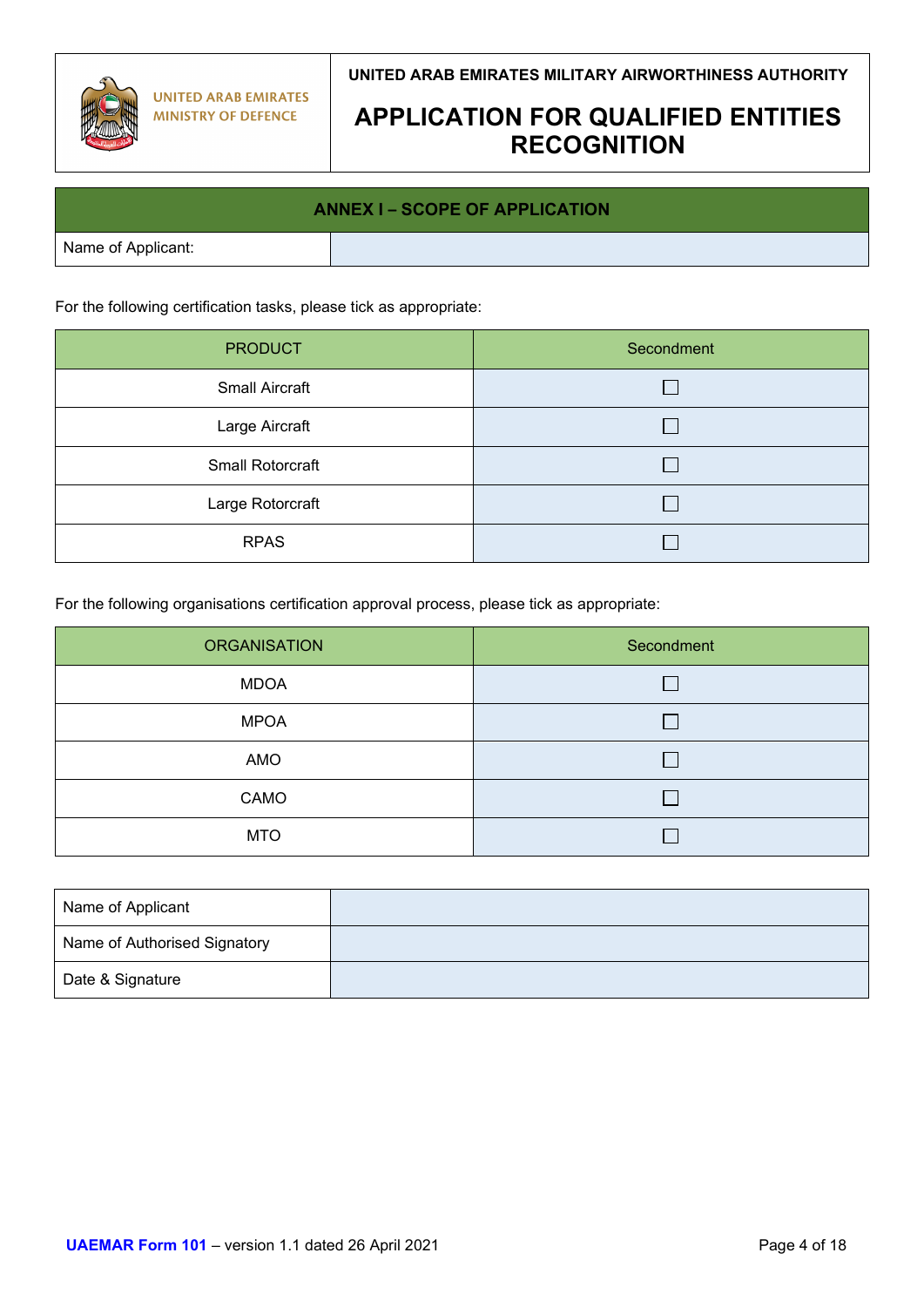

## **APPLICATION FOR QUALIFIED ENTITIES RECOGNITION**

### **ANNEX II – DECLARATION OF HONOUR** *(To be completed by primary applicant and by each consortium member.)*

| Name of the individual:         |  |
|---------------------------------|--|
| ID or Passport number:          |  |
| Representing*:                  |  |
| Full official name:             |  |
| Official legal form:            |  |
| Full official address:          |  |
| Statutory registration number:  |  |
| VAT registration number:        |  |
| (or equivalent taxation number) |  |

 $\mathcal{L}_{\text{max}}$ *\*Please choose adequate form and delete as appropriate – individual representing themselves (i.e. freelance consultant, expert etc.) or individual representing a legal body (i.e. company, organisation etc.)*

| Declares whether the above-mentioned person / entity is in one of the following situations or not:                                                                                                                                                                                                                                                                                                                                                                                                                         |    |                                                                                                                                                                                                                                                                                                                                                                                                                         |           |  |
|----------------------------------------------------------------------------------------------------------------------------------------------------------------------------------------------------------------------------------------------------------------------------------------------------------------------------------------------------------------------------------------------------------------------------------------------------------------------------------------------------------------------------|----|-------------------------------------------------------------------------------------------------------------------------------------------------------------------------------------------------------------------------------------------------------------------------------------------------------------------------------------------------------------------------------------------------------------------------|-----------|--|
| SITUATION OF EXCLUSION CONCERNING THE PERSON / ENTITY                                                                                                                                                                                                                                                                                                                                                                                                                                                                      |    | <b>YES</b>                                                                                                                                                                                                                                                                                                                                                                                                              | <b>NO</b> |  |
| i.                                                                                                                                                                                                                                                                                                                                                                                                                                                                                                                         |    | It is bankrupt, subject to insolvency or winding up procedures, its assets are being administered<br>by a liquidator or by a court, it is in an arrangement with creditors, its business activities are<br>suspended or it is in any analogous situation arising from a similar procedure provided for under<br>national legislation or regulations;                                                                    |           |  |
| ii.                                                                                                                                                                                                                                                                                                                                                                                                                                                                                                                        |    | It has been established by a final judgement or a final administrative decision that the person is<br>in breach of its obligations relating to the payment of taxes or social security contributions in<br>accordance with the law of the country in which it is established, with those of the country in<br>which the contracting authority is located or those of the country of the performance of the<br>contract; |           |  |
| $\overline{\mathsf{iii}}$ .<br>It has been established by a final judgement or a final administrative decision that the person is<br>guilty of grave professional misconduct by having violated applicable laws or regulations or<br>ethical standards of the profession to which the person belongs, or by having engaged in any<br>wrongful conduct which has an impact on its professional credibity where such conduct denotes<br>wrongful intent or gross negligence, including, in particular, any of the following: |    |                                                                                                                                                                                                                                                                                                                                                                                                                         |           |  |
|                                                                                                                                                                                                                                                                                                                                                                                                                                                                                                                            | a. | fraudulently or negligently misrepresenting information required for the verification of the<br>absence of grounds for exclusion or the fulfilment of selection criteria or in the performance<br>of a contract:                                                                                                                                                                                                        | $\Box$    |  |
|                                                                                                                                                                                                                                                                                                                                                                                                                                                                                                                            | b. | entering into agreement with other persons with the aim of distorting competition;                                                                                                                                                                                                                                                                                                                                      | $\sim$    |  |
|                                                                                                                                                                                                                                                                                                                                                                                                                                                                                                                            | C. | violating intellectual property rights;                                                                                                                                                                                                                                                                                                                                                                                 | $\sim$    |  |
|                                                                                                                                                                                                                                                                                                                                                                                                                                                                                                                            | d. | attempting to influence the decision-making process of the contracting authority during the<br>award procedure;                                                                                                                                                                                                                                                                                                         |           |  |
|                                                                                                                                                                                                                                                                                                                                                                                                                                                                                                                            | е. | attempting to obtain confidential information that may confer upon it undue advantages in<br>the award procedure;                                                                                                                                                                                                                                                                                                       |           |  |

| Name of Person / Entity      |  |
|------------------------------|--|
| Name of Authorised Signatory |  |
| Date & Signature             |  |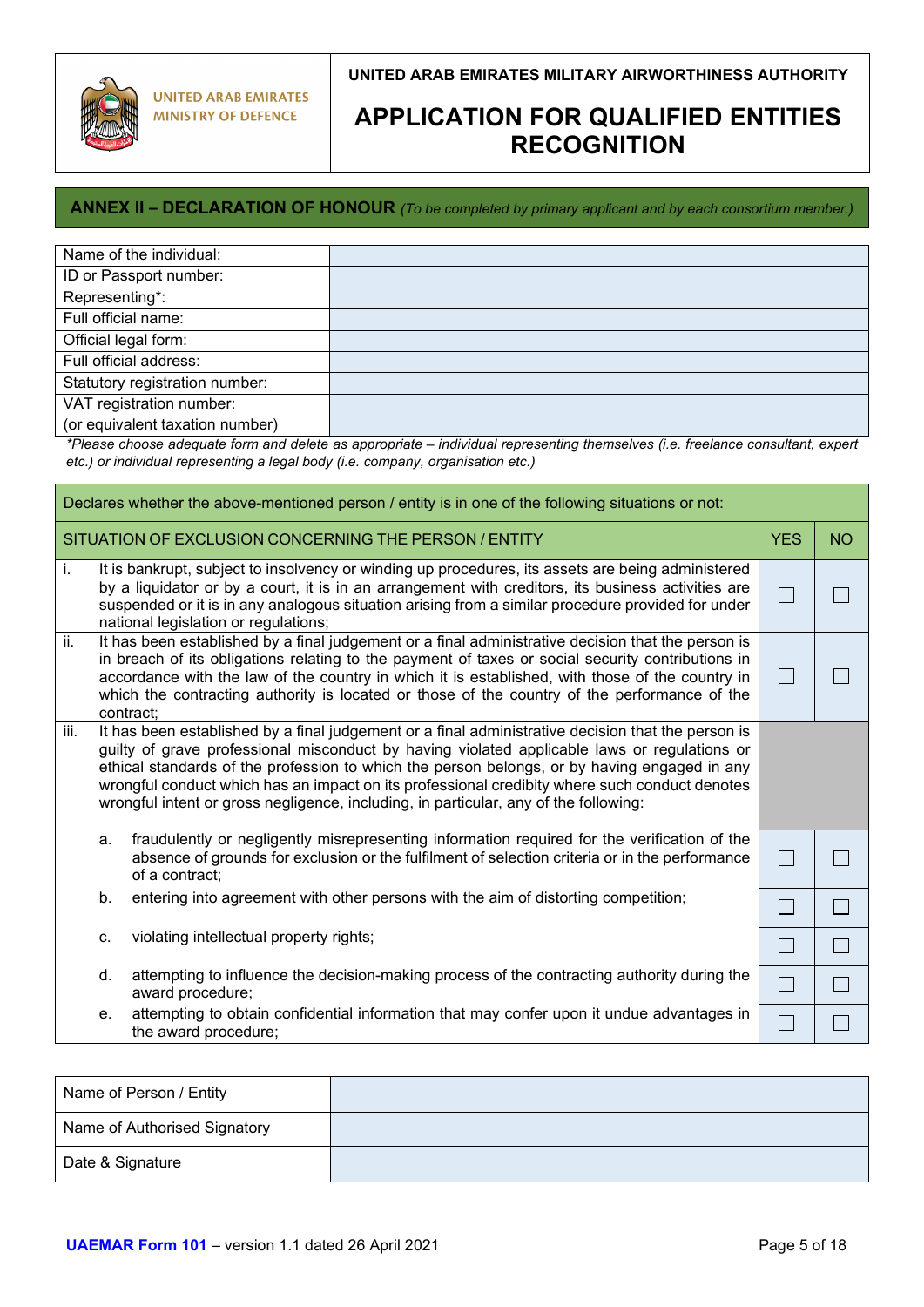

## **APPLICATION FOR QUALIFIED ENTITIES RECOGNITION**

## **ANNEX III – SUB-CONTRACTORS DECLARATION**

*(To be completed by each sub-contractor, including freelance consultants.)*

*< Letterhead of the sub-contractor or other entity on whose resources to rely >*

| Name of Applicant:                 |  |
|------------------------------------|--|
| Name of the individual:            |  |
| (authorised signatory)             |  |
| Representing the following legal   |  |
| person / entity:                   |  |
| Name of company / organisation:    |  |
| Legal address:                     |  |
|                                    |  |
| Registration number / ID Card No.: |  |
| VAT registration number:           |  |
| (or equivalent taxation number)    |  |

### DECLARATION OF INTENT

I, the undersigned, being the authorised signatory of the above company hereby solemnly declare and confirm our irrevocable undertaking to collaborate with the above named applicant should they be awarded the contract, and that all appropriate and necessary resources from our part shall be put at the applicant's disposal for the performance of the contract.

| Name of Operator (Sub-contractor) |  |
|-----------------------------------|--|
| Name of Authorised Signatory      |  |
| Date & Signature                  |  |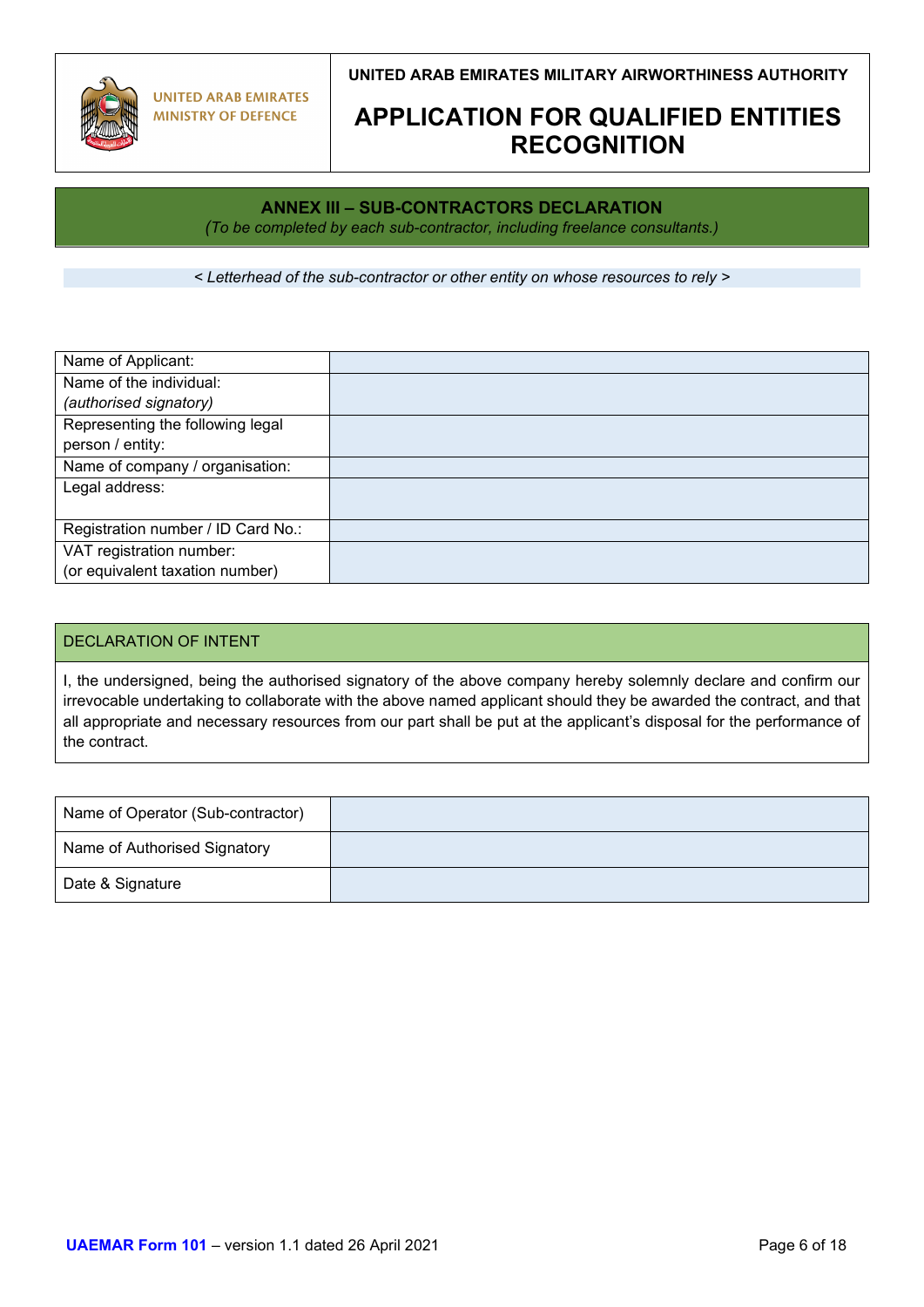

## **APPLICATION FOR QUALIFIED ENTITIES RECOGNITION**

### **ANNEX IV.a – SELECTION CRITERIA – TECHNICAL & PROFESSIONAL CAPACITY / EXPERIENCE OF THE APPLICANT**

Please complete the table below with the information and supporting documents requested.

|    | Client | Time | Project | Activity performed |
|----|--------|------|---------|--------------------|
|    |        |      |         |                    |
| 2. |        |      |         |                    |
| 3. |        |      |         |                    |
| 4. |        |      |         |                    |
| 5. |        |      |         |                    |
| 6. |        |      |         |                    |

*More rows / columns can be added by the applicant where necessary.*

*Refer to Appendix – Form Completion Instructions.*

| Name of Authorised Signatory |  |
|------------------------------|--|
| Date & Signature             |  |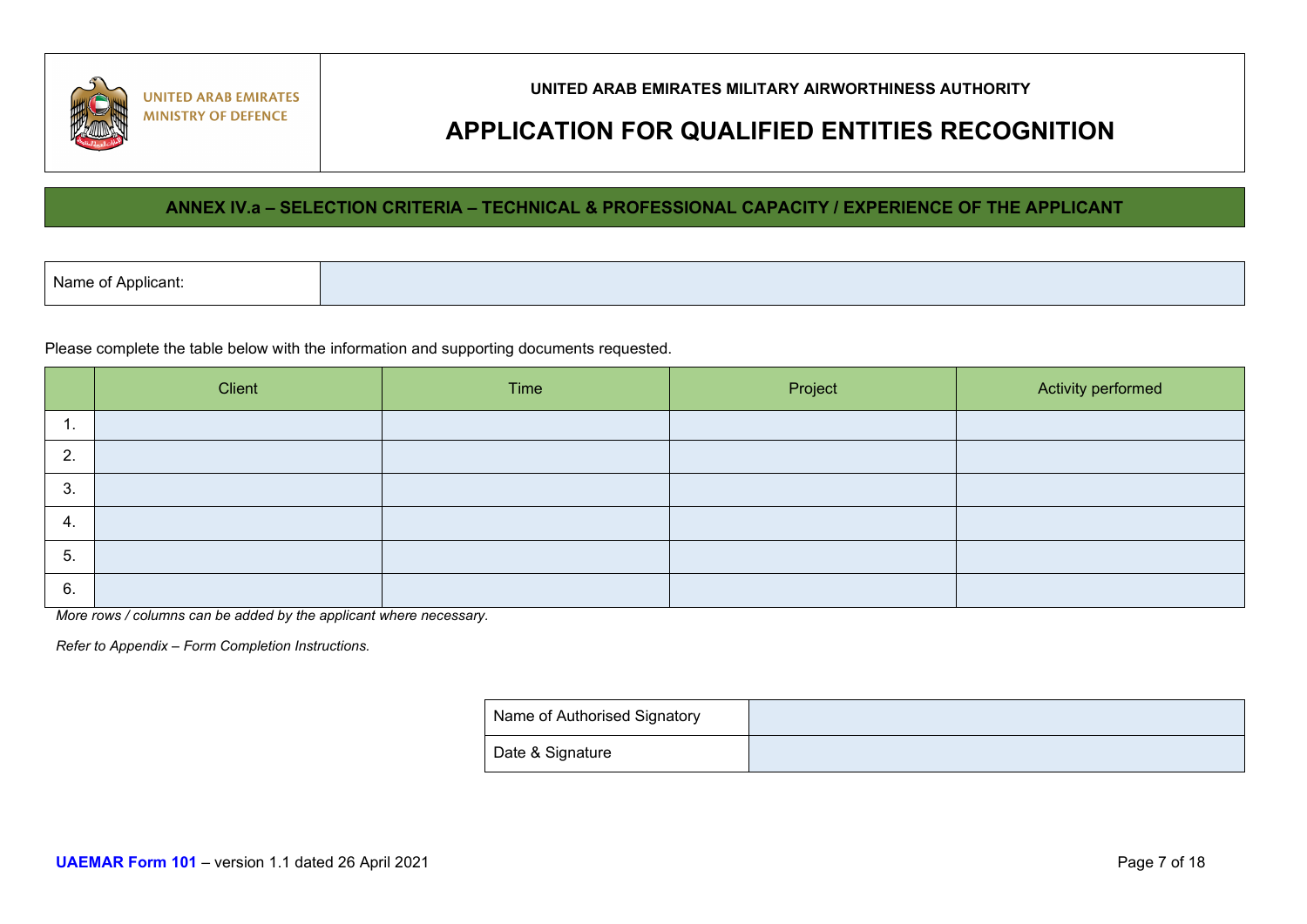

## **APPLICATION FOR QUALIFIED ENTITIES RECOGNITION**

### **ANNEX IV.b – TECHNICAL & PROFESSIONAL CAPACITY OVERVIEW OF PROJECT TEAM / PROPOSED PERSONNEL**

| Name of Applicant: |  |  |
|--------------------|--|--|
|--------------------|--|--|

Please complete the table below with the information and supporting documents requested.

|     | Name | Role | <b>Technical role</b> | <b>Employment Status</b> | CV included |
|-----|------|------|-----------------------|--------------------------|-------------|
| .   |      |      |                       |                          |             |
| 2.  |      |      |                       |                          |             |
| 3.  |      |      |                       |                          |             |
| 4.  |      |      |                       |                          | −           |
| -5. |      |      |                       |                          |             |
| 6.  |      |      |                       |                          |             |

*More rows / columns can be added by the applicant where necessary.*

*Refer to Appendix – Form Completion Instructions.*

| Name of Authorised Signatory |  |
|------------------------------|--|
| Date & Signature             |  |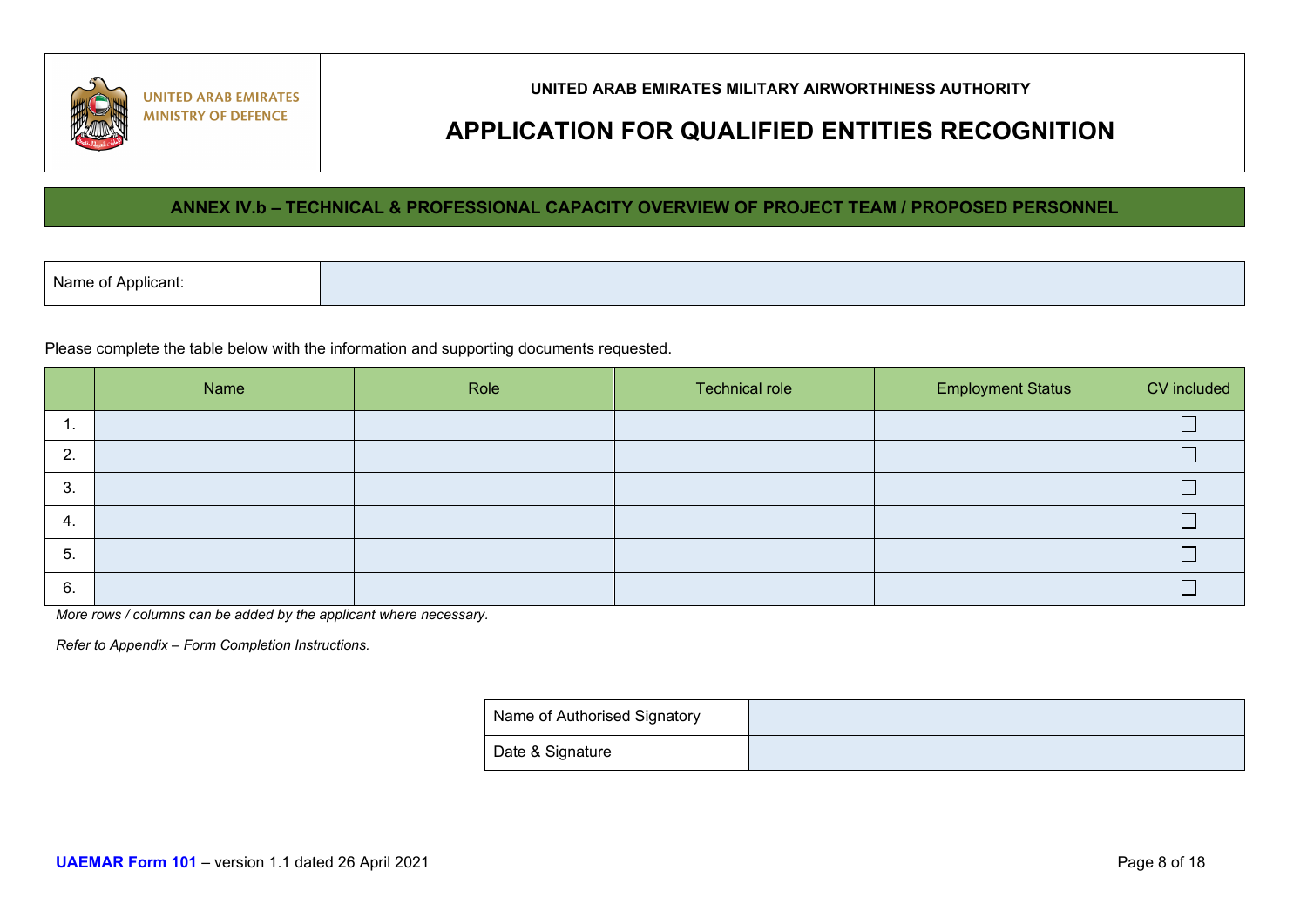

## **APPLICATION FOR QUALIFIED ENTITIES RECOGNITION**

## **ANNEX V – STATEMENT OF ABSENCE OF CONFLICT OF INTEREST**

#### *< Letterhead of the Applicant >*

I, the undersigned, acting as the duly authorised signatory on behalf of above-mentioned company for the QE Recognition procedure, hereby solemnly declare that we, our management and all staff involved in the performance of the contract are not and shall not be in any situation which could give rise to a conflict of interest in what concerns the implementation of the contract and, in particular (without limitation) in accordance with the provisions of UAEMAR Basic Regulation Article 10.1 Annex A. In the event of the contract being awarded to us, we commit ourselves to act with complete impartiality and in good faith in what concerns its performance and outcome.

| Name of Person / Legal Entity |  |
|-------------------------------|--|
| Name of Authorised Signatory  |  |
| Date & Signature              |  |

Notes:

- i. The Declaration is to be submitted also for all consortia members and any proposed subcontractors.
- ii. The person or legal entity, its director and the staff responsible for carrying out the checks, may not become involved either directly or as authorised representatives, in the design, manufacture, marketing or maintenance of products, parts, appliances, constituents or systems or in their operations, service provision or use.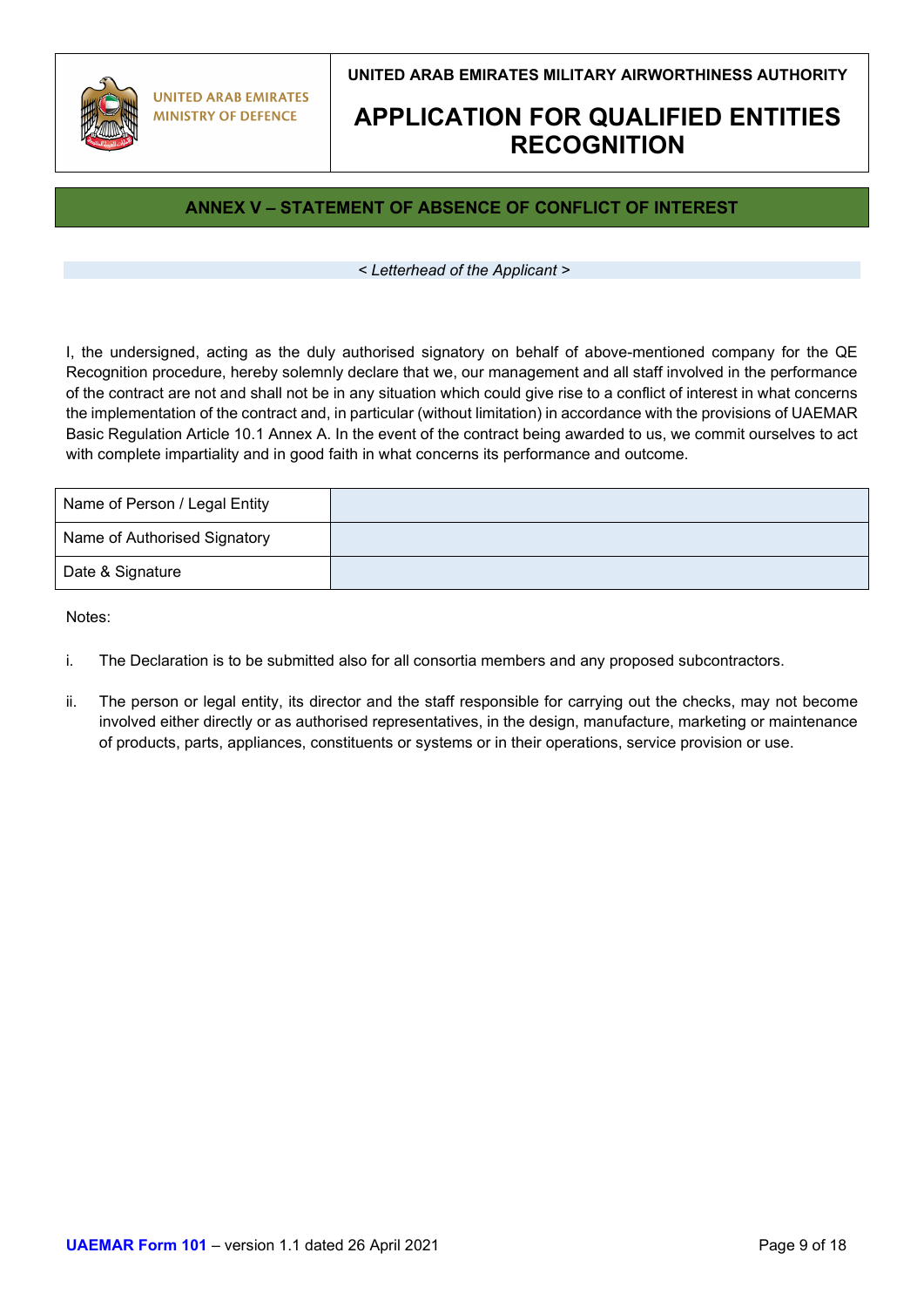

## **APPLICATION FOR QUALIFIED ENTITIES RECOGNITION**

## **ANNEX VI – DECLARATION OF COMPLIANCE**

#### *< Letterhead of the Applicant >*

I, the undersigned, acting as the duly authorised signatory on behalf of *(full legal name of the company)*

leading and duly empowered to represent the consortium comprised of *(names of partners to the consortium)*

and *(names of partners to the subcontractors)[1](#page-9-0)*

for the Qualified Entity Recognition:

Hereby solemnly declare and confirm unconditionally and irrevocably that:

- i. All staff[2](#page-9-1) which shall be involved in the performance of contract shall carry out their duties with the greatest possible professional integrity and technical competence and shall be free of any pressure and incentive, in particular of a financial type, which could affect their judgment or the results of their investigations, in particular from persons or groups of persons affected by the results of the certification tasks.
- ii. The impartiality of the investigation staff2 involved in the implementation of the contract shall be ensured and guarantee that its remuneration shall not depend on the number of investigations carried out or on the results of such investigations.
- iii. All staff shall observe strict professional secrecy with regard to all information acquired during the execution of tasks under the contract.
- iv. The staff responsible for investigation tasks shall have:
	- a. sound technical and vocational training,
	- b. satisfactory knowledge of the requirements of the certification tasks they carry out and adequate experience of such processes,
	- c. the ability required to draw up in English the declarations, records and reports to demonstrate that the investigations have been carried out.
- v. We employ the necessary staff and possess the means required to perform adequately the technical and administrative tasks linked with the certification process; and shall make available any equipment needed for performance of the contract.
- vi. We have sufficient capacity to ensure high availability and mobility of the staff involved in performance of the contract and shall grant high priority to any mission(s) necessary for the execution and fulfilment of tasks.

| Name of Person / Legal Entity |  |
|-------------------------------|--|
| Name of Authorised Signatory  |  |
| Date & Signature              |  |

<span id="page-9-0"></span>*<sup>1</sup> Complete as appropriate*

<span id="page-9-1"></span>*<sup>2</sup> Including the staff of all consortium members and subcontractors*

**UAEMAR Form 101** – version 1.1 dated 26 April 2021 **Page 10 of 18** Page 10 of 18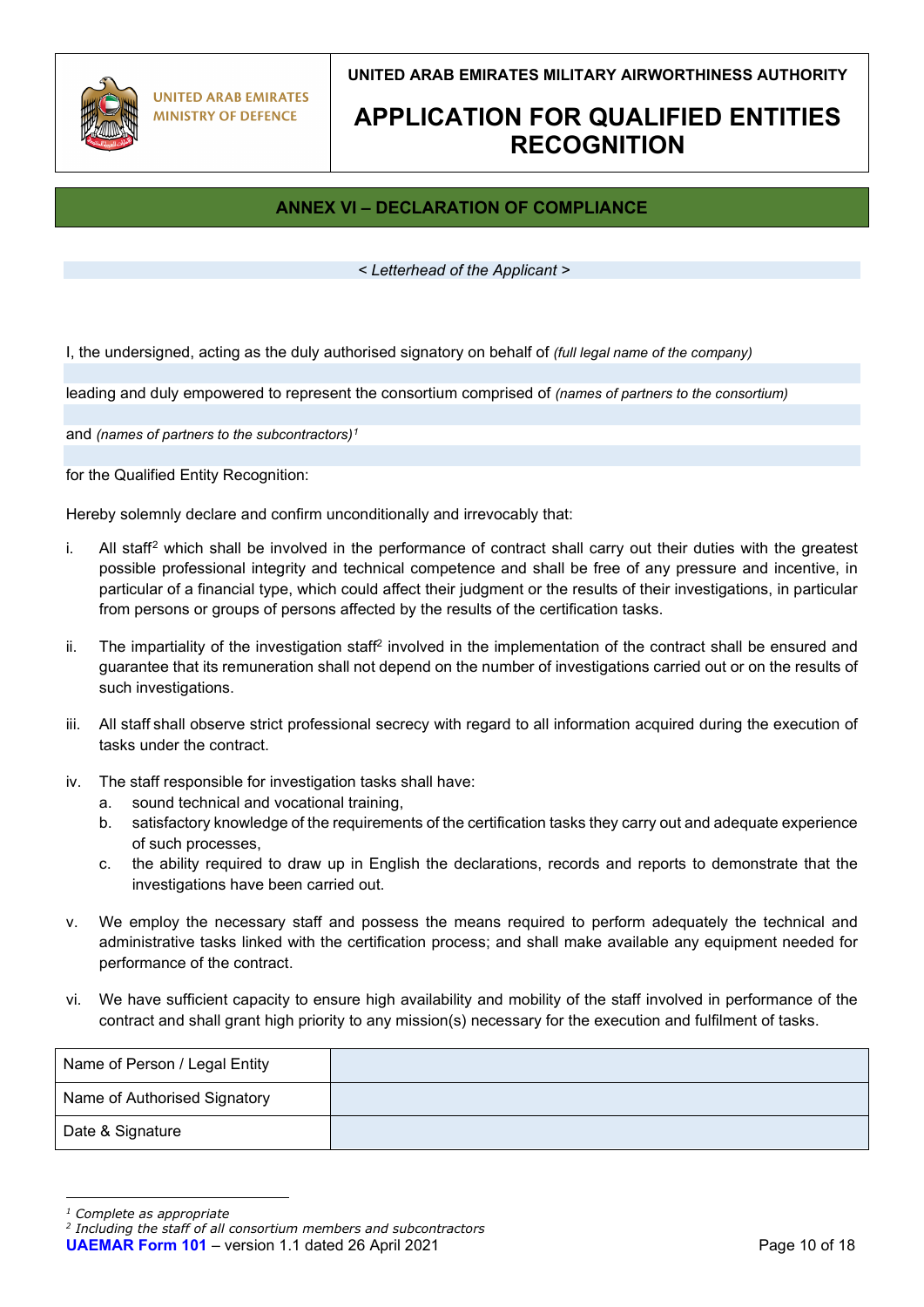

## **APPLICATION FOR QUALIFIED ENTITIES RECOGNITION**

## **ANNEX VII – DECLARATION OF INTENT**

*< Letterhead of the Sub-contractor >*

I, the undersigned, being the authorised signatory for the above-mentioned company for the Qualified Entities Recognition for Certification Tasks, hereby solemnly declare and confirm our irrevocable undertaking to collaborate with the applicant should they win the contract and that all appropriate and necessary resources from our part shall be put at the applicant's disposal for the performance of the contract.

| Name of Applicant                 |  |
|-----------------------------------|--|
| Name of Operator (Sub-contractor) |  |
| Name of Authorised Signatory      |  |
| Date & Signature                  |  |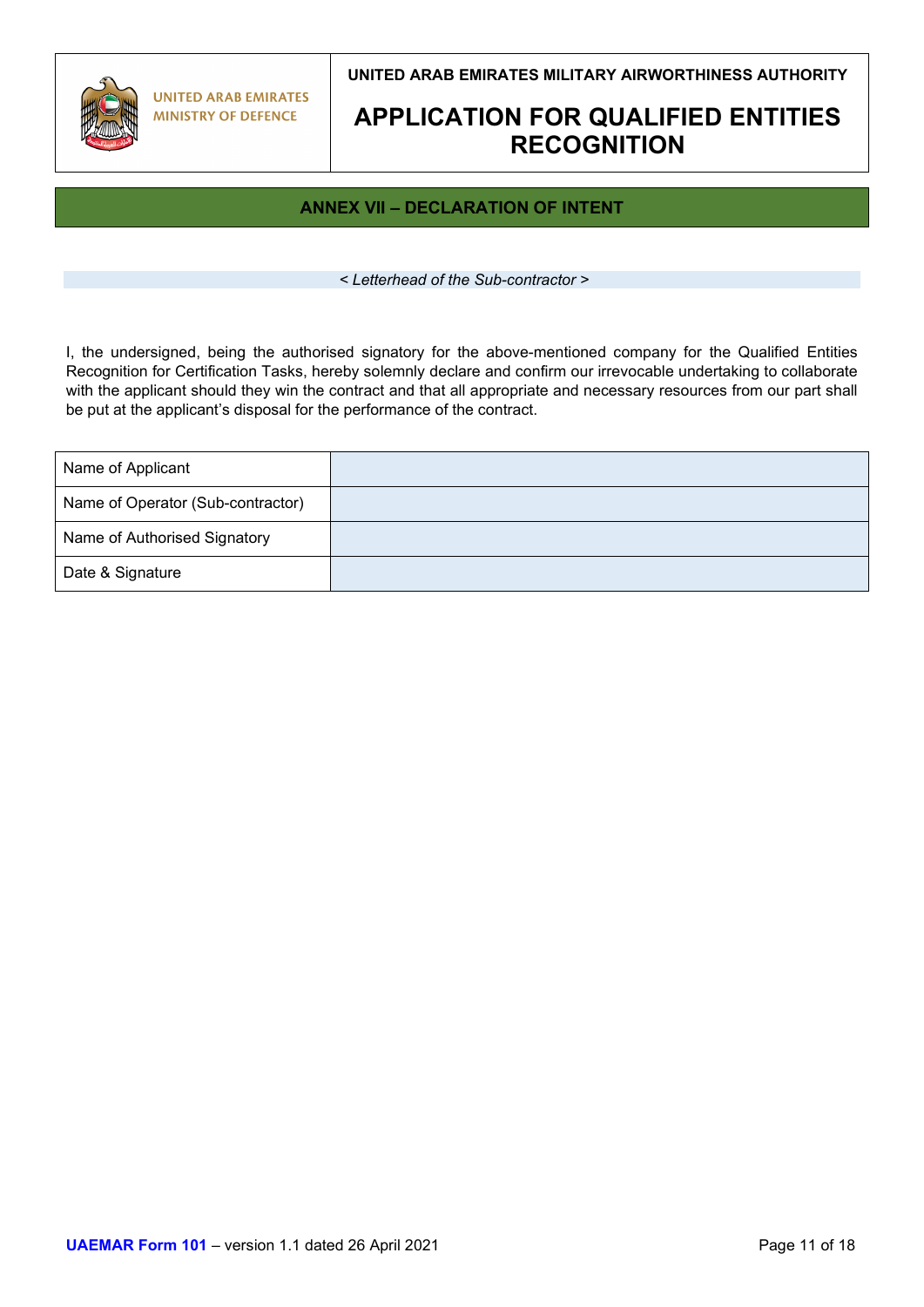

## **APPLICATION FOR QUALIFIED ENTITIES RECOGNITION**

## **APPENDIX – FORM COMPLETION INSTRUCTIONS**

These instructions are designed to assist with completing the UAEMAR Form 101 for Application for Qualified Entities Recognition. Carefully read this document and any relevant Acceptable Means of Compliance or Guidance Material. Completing this application form is the first step in the application process. Once received, the MAA will review the application, including all supporting documentation provided. Applicants shall complete and sign the application form and submit to the MAA using the email address given below.

### **Section 4. INFORMATION ON CONSORTIUM APPLICATIONS.**

Add / delete additional lines for consortium members as appropriate. Note that a sub-contractor IS NOT considered to be a consortium member.

### **Section 5. INFORMATION OF SUBCONTRACTING.**

Add / delete additional lines for sub-contractors as appropriate.

If the identity of the intended sub-contractor(s) is already known at the time of submitting the application, for each sub-contractor, the applicant must, at the time of application submission:

- i. Indicate clearly which parts of the work will be sub-contracted (including freelance consultants, experts etc.) and to what extent (proportion in %). The sub-contractor must not sub-contract further.
- ii. Submit a duly signed and dated (by the sub-contractor) 'Sub-contractors Declaration' Annex III confirming that they are not in any of the situations of exclusion / conflict of interest and pledging their irrevocable undertaking to collaborate with the applicant, should he win the contract and that they will put all appropriate and necessary resources from their part at the applicant's disposal for the performance of the contract.
- iii. Proof of Technical & Professional Capacity: Submit the required evidence for technical & professional capacity. Please note the evidence provided by each sub-contractor, for those applicable criteria, will be checked to ensure that the applicant as a whole fulfils the criteria.

\*Important Note: If the identity of the sub-contractor(s) is not known at the time of submitting the application, the applicant who is awarded the contract will have to seek MAA's prior written authorisation before entering into a subcontract. Where no sub-contracting is indicated in the application the work will be assumed to be carried out directly by the bidder.

### **Section 6. SUBMISSION CHECKLIST.**

### **PACK A – Administrative Documents**

- i. For Application Submission Form: It is required to answer scope of activity using template given in Annex I.
- ii. For Declaration of Honour: It is required to answer using template given in Annex II.
- iii. For Subcontractors Declaration: It is required to answer using template given in Annex III, only in case of subcontracting.
- iv. For Consortium agreement or powers of attorney: This is required only in case of Consortia. Consortium agreement (*if already available*), or, powers of attorney issued by the consortium members empowering the representative of the consortium leader (applicant) to submit an application on their behalf.
- v. For Legal Entity supporting documents:
	- a. A copy of any official document (i.e. official gazette, register of companies etc.) showing the individual's / contractor's name and address and the registration number given to it by the national authorities.
	- b. A copy of the VAT registration document (if applicable) should be submitted if the VAT number does not appear on the official document referred to above.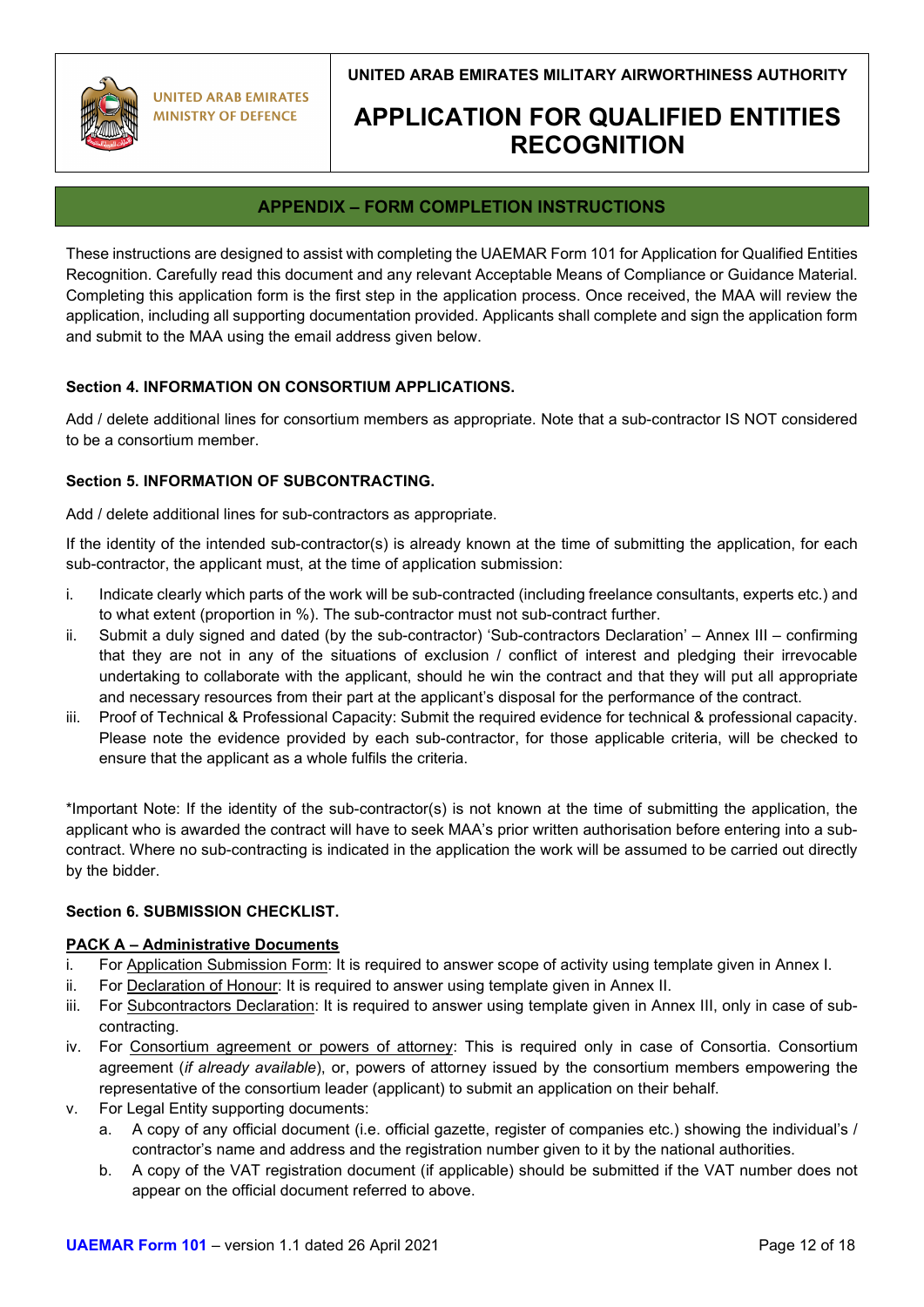

## **APPLICATION FOR QUALIFIED ENTITIES RECOGNITION**

### **PACK B – Technical Documents**

- i. For Technical and Professional Capacity Documents, the applicant must follow the following criteria and evidence guidance.
	- a. *Criteria:* List of technical and professional capabilities that the applicant must possess in order to perform the contract.
	- b. *Evidence:* List of documents and information that the applicant must present as proof of compliance with the set technical and professional requirements of the contract.

| Item        | <b>Criteria</b>                                                                                                                                                                                                                                                                                                                                                                                                                                                                                                                                                                                                                                                                                                                                                                                                                             | <b>Evidence</b>                                                                                                                                                                                                                                                                                                                                                                                                                                                                                                                                                                                                                                                                                                                                                                                                                                                                                                                                                                                                             |  |
|-------------|---------------------------------------------------------------------------------------------------------------------------------------------------------------------------------------------------------------------------------------------------------------------------------------------------------------------------------------------------------------------------------------------------------------------------------------------------------------------------------------------------------------------------------------------------------------------------------------------------------------------------------------------------------------------------------------------------------------------------------------------------------------------------------------------------------------------------------------------|-----------------------------------------------------------------------------------------------------------------------------------------------------------------------------------------------------------------------------------------------------------------------------------------------------------------------------------------------------------------------------------------------------------------------------------------------------------------------------------------------------------------------------------------------------------------------------------------------------------------------------------------------------------------------------------------------------------------------------------------------------------------------------------------------------------------------------------------------------------------------------------------------------------------------------------------------------------------------------------------------------------------------------|--|
| a           | <b>Structure and Organization</b>                                                                                                                                                                                                                                                                                                                                                                                                                                                                                                                                                                                                                                                                                                                                                                                                           |                                                                                                                                                                                                                                                                                                                                                                                                                                                                                                                                                                                                                                                                                                                                                                                                                                                                                                                                                                                                                             |  |
|             | The structure of the applicant's organisation must<br>be suitable in order to ensure the fulfilment of all<br>tasks that may be allocated, in the case of<br>successful award and accreditation, under the<br>concluding framework service contract. To that<br>end the applicant shall have an appropriate<br>administrative office with clear hierarchical and<br>functional links, so that proper interfacing (in<br>language) with MAA Certification<br>English<br>Department are possible on all administrative and<br>management aspects of any project (to be)<br>outsourced.                                                                                                                                                                                                                                                        | The applicant should provide information about their<br>organisational structure, detailing as a minimum:<br>Description of the organisation, including<br>i.<br>organisational chart<br>Description of hierarchical and functional links,<br>ii.<br>including key management personnel, lines of<br>authority, the responsibilities<br>managerial<br>therein, etc.<br>List of headquarters and branch offices<br>iii.<br>Consortia members (if any)<br>iv.<br>Information with regard to all subcontractors (if<br>v.<br>any) including:<br>Description of which parts of the work shall<br>а.<br>be sub-contracted and to what extent<br>A duly signed and dated declaration of<br>b.<br>intent (see Annex VII),<br>by each<br>subcontractor, confirming their irrevocable<br>undertaking to collaborate with<br>the<br>applicant, should he win the contract and<br>that they will put all appropriate and<br>necessary resources from their part at the<br>applicant's disposal for the performance of<br>the contract. |  |
| $\mathbf b$ |                                                                                                                                                                                                                                                                                                                                                                                                                                                                                                                                                                                                                                                                                                                                                                                                                                             | <b>Staff Resources</b>                                                                                                                                                                                                                                                                                                                                                                                                                                                                                                                                                                                                                                                                                                                                                                                                                                                                                                                                                                                                      |  |
|             | The applicant shall ensure that any of its staff (and<br>its subcontractors' staff) involved in tasks assigned<br>by the Agency have:<br>Sound technical and vocational training as<br>Ĺ.<br>well as the necessary technical competence,<br>knowledge and adequate experience (of the<br>certification tasks and processes) required for<br>the execution of the tasks assigned to them.<br>The ability required to draw up in English the<br>II.<br>declarations, records and reports to<br>demonstrate that the investigations have been<br>carried out. The applicant must have sufficient<br>capacity to ensure high availability and<br>mobility of the staff involved in performance of<br>the contract and shall grant high priority to any<br>mission(s) necessary for the execution and<br>fulfilment of tasks under the contract. | Duly filled in, signed and dated declaration of<br>compliance as found in Annex VI.                                                                                                                                                                                                                                                                                                                                                                                                                                                                                                                                                                                                                                                                                                                                                                                                                                                                                                                                         |  |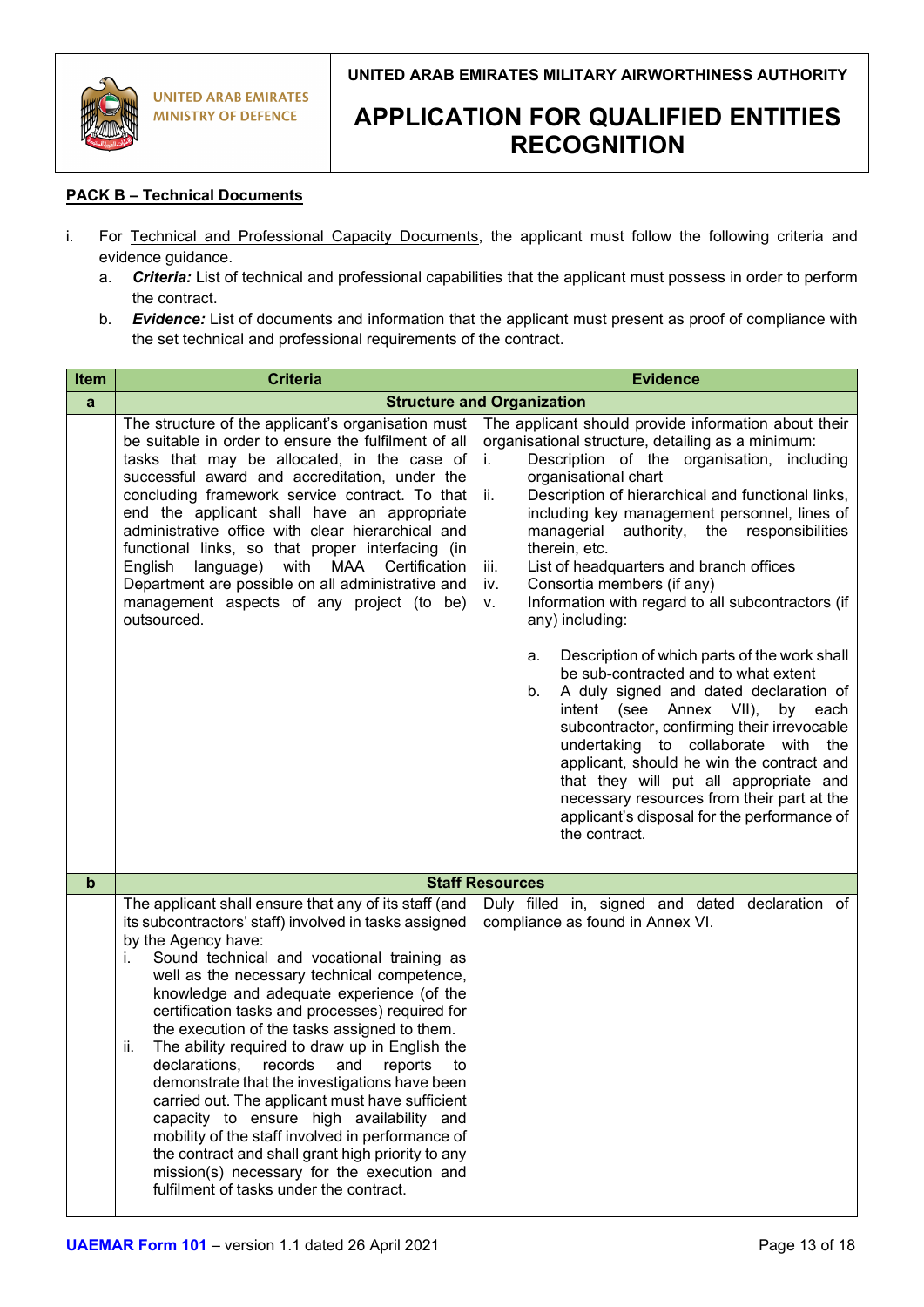

**UNITED ARAB EMIRATES MINISTRY OF DEFENCE** 

## **APPLICATION FOR QUALIFIED ENTITIES RECOGNITION**

| $\mathbf c$  |                                                                                                                                                                                                                                                                                                                                                                                                                                                                                                                                                                                                                                                                                                                                                                                                                                                                                                                                                                                                                                                                                                                                                         | <b>Technical Equipment and Facilities</b>                                                                                                                                                                                                                                                                                                                                                                                                                                                                                                                                                                                             |
|--------------|---------------------------------------------------------------------------------------------------------------------------------------------------------------------------------------------------------------------------------------------------------------------------------------------------------------------------------------------------------------------------------------------------------------------------------------------------------------------------------------------------------------------------------------------------------------------------------------------------------------------------------------------------------------------------------------------------------------------------------------------------------------------------------------------------------------------------------------------------------------------------------------------------------------------------------------------------------------------------------------------------------------------------------------------------------------------------------------------------------------------------------------------------------|---------------------------------------------------------------------------------------------------------------------------------------------------------------------------------------------------------------------------------------------------------------------------------------------------------------------------------------------------------------------------------------------------------------------------------------------------------------------------------------------------------------------------------------------------------------------------------------------------------------------------------------|
|              | The applicant must possess the means required to<br>perform<br>adequately<br>the<br>technical<br>and<br>administrative tasks linked with the certification<br>process and should also have access to any<br>equipment needed.<br>Adequate<br>facilities<br>office<br>and<br>i.<br>accommodations to perform the regular<br>certification work and all administrative<br>activities.<br>Secure archiving facilities<br>ii.<br>iii.<br>Equipment, technical and technological<br>resources - the applicant should be able to<br>demonstrate the existence of and its ability<br>to maintain to an adequate level, at least the<br>following resources:<br>IT hardware, software and systems<br>а.<br>management;<br>Adequate data protection and security<br>b.<br>measures in order to ensure the<br>protection of confidential, personal<br>and/or sensitive material;<br>Capacity to handle and process all<br>$C_{\cdot}$<br>necessary administrative and technical<br>transactions as well as any planned,<br>forecasted or impending significant<br>changes or increases to the business<br>size or capacity;<br>Records maintenance systems.<br>d. | List and description of available facilities, office<br>accommodations, archiving facilities, equipment<br>tools, software, etc. beneficial/essential to the<br>execution of the tasks, and in support of the above<br>declaration, and, ii. Declaration of Compliance<br>according to Annex VI.                                                                                                                                                                                                                                                                                                                                      |
| $\mathsf{d}$ |                                                                                                                                                                                                                                                                                                                                                                                                                                                                                                                                                                                                                                                                                                                                                                                                                                                                                                                                                                                                                                                                                                                                                         | <b>Quality Management System</b>                                                                                                                                                                                                                                                                                                                                                                                                                                                                                                                                                                                                      |
| d.1          | shall<br>established<br>applicant<br>have<br>The<br>an<br>management<br>system<br>shall<br>and<br>have<br>manuals/procedures<br>describing<br>and<br>encompassing these elements.                                                                                                                                                                                                                                                                                                                                                                                                                                                                                                                                                                                                                                                                                                                                                                                                                                                                                                                                                                       | The applicant shall provide a list of ALL relevant<br>i.<br>procedures/manuals relating to the management<br>system for example, but not limited to, document<br>staffing<br>control,<br>policy,<br>record<br>keeping,<br>compliance monitoring & their amendments; and,<br>If applicable, the applicant should also indicate<br>ii.<br>whether or not they have been approved under<br>international recognised management<br>any<br>system standard. Please note: in line with the<br>accreditation process, all applicable documents<br>should be made available on request and prior to<br>or as part of the accreditation audit. |
| d.2          | The applicant (including all consortium members<br>and all proposed subcontractors) shall ensure that<br>they and their staff:<br>i.<br>Carry out their duties with the greatest<br>possible professional integrity and with the<br>greatest possible technical competence and<br>must be free of any pressure and incentive, in<br>particular of a financial type, which could affect<br>their judgment or the results of their<br>investigations, in particular from persons or<br>groups of persons affected by the results of<br>the certification tasks.                                                                                                                                                                                                                                                                                                                                                                                                                                                                                                                                                                                           | Duly filled in, signed and dated declaration of<br>compliance as found in Annex VI.                                                                                                                                                                                                                                                                                                                                                                                                                                                                                                                                                   |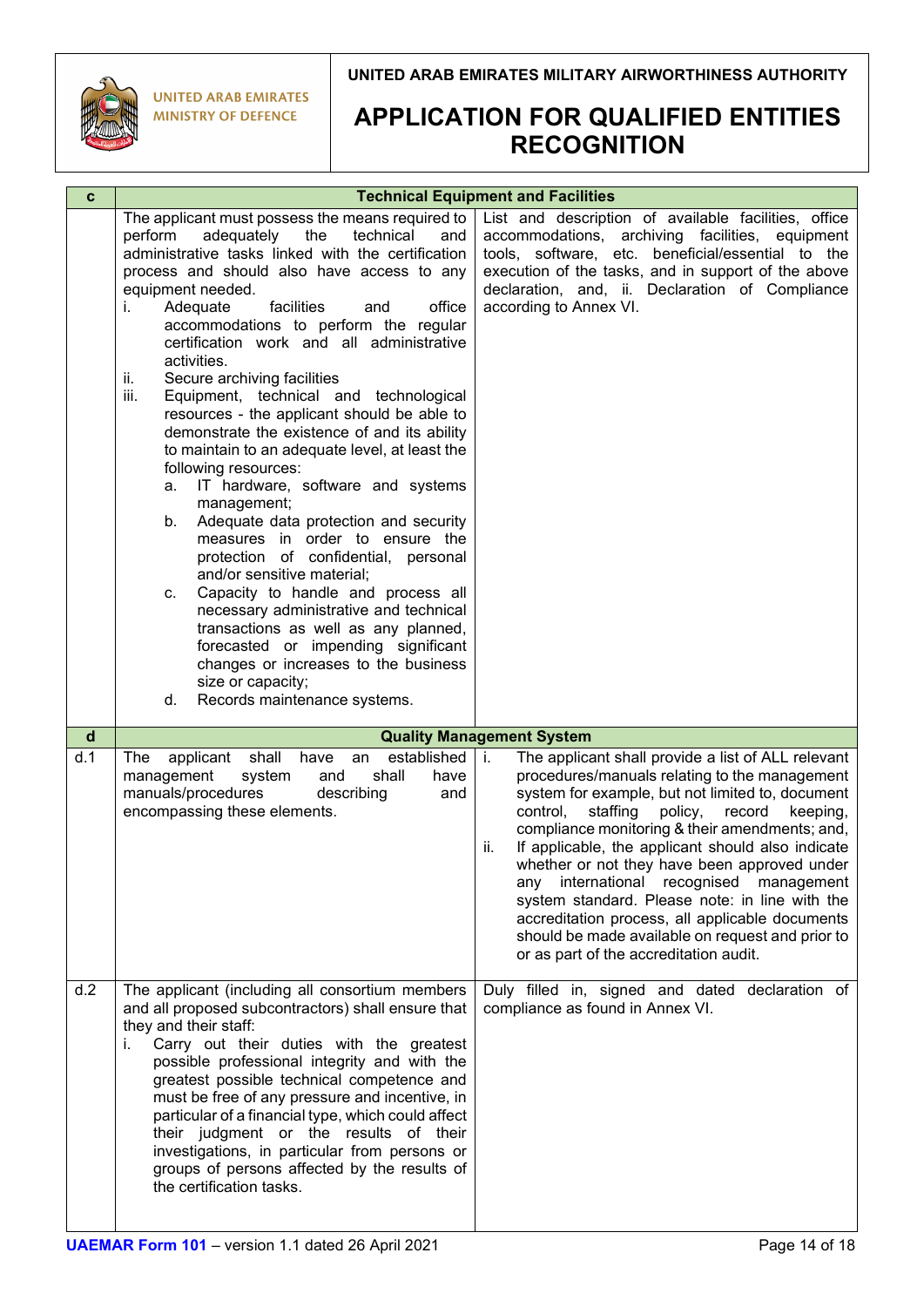

**UNITED ARAB EMIRATES MINISTRY OF DEFENCE** 

## **APPLICATION FOR QUALIFIED ENTITIES RECOGNITION**

|     | The applicant must ensure:<br>The impartiality of the investigation staff<br>ii.<br>involved in the implementation of the contract<br>and that its remuneration shall not depend on                                                                                                                                                                                                                                                                                                                                                                                                                                                              |                                                                                                                                                                                                                                                                               |
|-----|--------------------------------------------------------------------------------------------------------------------------------------------------------------------------------------------------------------------------------------------------------------------------------------------------------------------------------------------------------------------------------------------------------------------------------------------------------------------------------------------------------------------------------------------------------------------------------------------------------------------------------------------------|-------------------------------------------------------------------------------------------------------------------------------------------------------------------------------------------------------------------------------------------------------------------------------|
|     | the number of investigations carried out or on<br>the results of such investigations. That their<br>staff shall observe strict professional secrecy<br>with regard to all information acquired in<br>carrying out tasks.                                                                                                                                                                                                                                                                                                                                                                                                                         |                                                                                                                                                                                                                                                                               |
| d.3 | The applicant (including all consortium members<br>and all proposed subcontractors) and their staff<br>(including management) shall not be in any<br>situation which could give rise to a conflict of<br>interest in what concerns the implementation of the<br>contract and in line with the provisions of Article<br>10.1 Annex A to UAEMAR Basic Regulation.<br>In particular (and without limitation) they may not<br>become involved, directly or indirectly, in the<br>design, manufacture, marketing or maintenance of<br>products, parts, appliances, constituents<br>or<br>systems or in their operations, service provision or<br>use. | Duly filled in, signed and dated statements of absence<br>of conflict of interest as found in Annex V.<br>Please note: In the case of consortia and/or<br>subcontractors a statement should be completed and<br>furnished by every consortium member<br>and<br>subcontractor. |

\* Important Note: the MAA reserves the right to ask for clarification or further material in the case that the documents submitted are not found as adequate evidence that the applicant fulfils the exclusion and/or selection criteria.

ii. For Technical Offer: The quality of technical offers reaching this stage will be evaluated by the MAA. The technical offer shall contain all necessary information to allow evaluation of the applicant and be consistent with the technical specifications and be signed by the applicant.

### **Section 7. DECLARATION.**

Conditions referred in the Declaration are as follow:

1) Management System.

The contractor shall have an established management system including, without limitation, the following elements:

- i. Documented policies and procedures: The applicant shall have policies/procedures/manuals describing its organisation and thereby providing both the means and methods to ensure the consistent and continuous fulfilment of tasks.
- ii. Document control: The applicant shall have adequate document controls in place ensuring in particular the availability, regular updating and distribution of reference documents to serve as the basic working documents throughout the organisation.
- iii. Staffing policy: The applicant shall have a suitable staffing policy ensuring the control of the adequacy of resources, qualifications, knowledge, skills, experience, initial training, recurrent training and performance evaluation.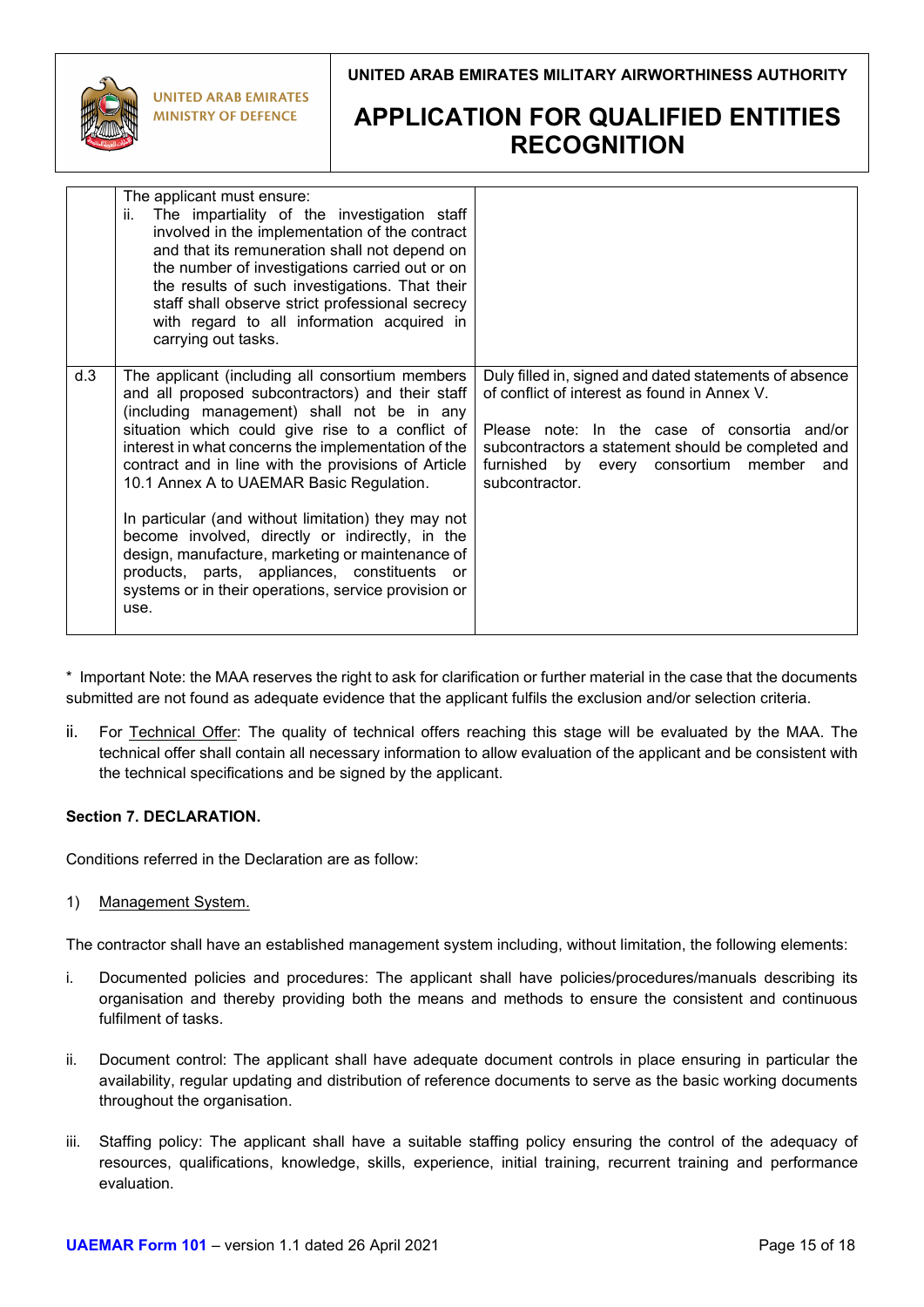

**UNITED ARAB EMIRATES MINISTRY OF DEFENCE** 

### **UNITED ARAB EMIRATES MILITARY AIRWORTHINESS AUTHORITY**

## **APPLICATION FOR QUALIFIED ENTITIES RECOGNITION**

Please note in particular that the contractor shall, throughout the duration of the concluding contract, ensure:

- a. Personnel: all personnel (and its providers' personnel) performing the services have the adequate experience & technical competency required for the execution of the tasks assigned to them.
- b. Maintenance & Development of Technical Expertise: that all personnel are kept up to date of any developments and/or changes on relevant regulation, procedure, technology etc. Furthermore, the contractor shall ensure the continuous professional development of all personnel so that they have the opportunity to maintain and expand their areas of competence, experience & expertise held.
- c. No conflict of interest: that all personnel working on MAA projects are in no situation of conflict of interest whatsoever, able to work free from any hierarchical or economic pressure and/or incentive which could affect their judgement or the results of a technical investigation, are committed to carrying out their duties with the greatest possible professional integrity and will observe the highest level of professional secrecy with regard to all information acquired in the process of carrying out their tasks.
- iv. Compliance monitoring: the applicant shall have a suitable system in place in order to monitor the compliance of the management system with all applicable regulations and the adequacy of all procedures with performance objectives. Compliance monitoring shall include a feedback system of audit findings to the senior management to ensure corrective action is taken as necessary. Please note in particular the following:
	- a. New/Revised Regulations: the contractor shall ensure, on entry into force of any new/revised regulations and their implementing rules that all relevant policies are applied and adhered to. These new regulations/requirements shall also, on entry into force, become a part of the scope of accreditation
- v. Quality & Internal Audit: the applicant shall put in place a person or group of persons, ultimately responsible to senior management to monitor compliance of the management system with the relevant requirements and adequacy of the procedures.
- vi. Facilities: the applicant shall have adequate facilities and office accommodation for the performance of the contract (particularly for communication and archiving).
- vii. Archiving & Data Protection: the applicant shall have an established records management & archiving policy that allows adequate traceability and data protection of records/data relating to the tasks executed during the performance of the contract. Moreover, the contractor shall possess secure archiving facilities and observe all conditions set out by the MAA. Please note in particular the following:
	- a. Project Documentation / Records: All project documentation / records related to any work undertaken on behalf of the MAA shall, upon request, be made available promptly to the Agency.

The management system procedures of the contractor should provide the possibility and mechanism to be adjusted in case new requirements regarding the processes will be set by the MAA. Additionally, no feature of the contractor's organisation or provision of the contractor's procedures should prevent the execution of tasks and provision of records as required by MAA procedures. Please note that these documents and management systems shall be reviewed during the accreditation process.

#### 2) Changes to the Management System

i. The contractor shall be able to revise its management system relating to any change to the relevant regulations and/or applicable procedures in a timely manner to ensure effective & efficient implementation.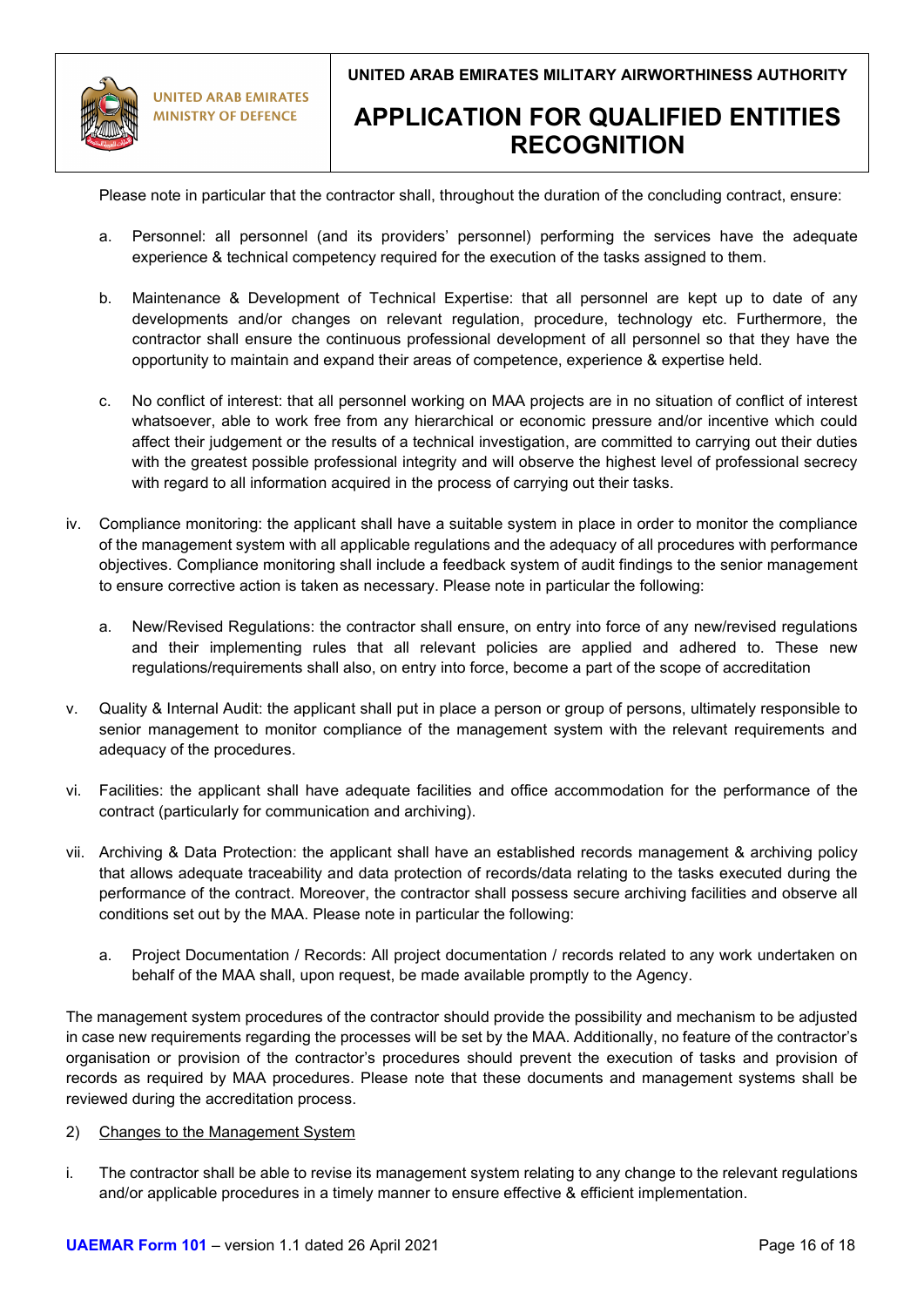

**UNITED ARAB EMIRATES MINISTRY OF DEFENCE** 

**UNITED ARAB EMIRATES MILITARY AIRWORTHINESS AUTHORITY**

## **APPLICATION FOR QUALIFIED ENTITIES RECOGNITION**

- ii. The contractor shall notify the MAA of any significant changes to the management system in a timely manner.
- iii. Please note that the Agency reserves the right to request clarification with regard any changes made to the management system.

#### 3) Quality & Continuity Assurance

The contractor shall ensure that a high level of service and reliability is maintained at all times and that the quality and consistency of the services delivered is sustained throughout the duration of the contract.

#### 4) Languages

Unless specified otherwise by the MAA, English shall be the working language of the contract (and its accreditation procedure) including all correspondence with MAA, relevant documents/reports, ad-hoc forms etc. Therefore, all proposed personnel should have an excellent level of English, in particular in technical/aviation and business English.

#### 5) Management and Technical Reporting

The service provider shall provide management reports. All technical reports and milestones shall be provided to the MAA in accordance with the applicable technical instructions (MAA procedures, work instructions and policies).

#### 6) Project Documentation

Please note that all project documentation related to any work undertaken on behalf of the MAA shall be made promptly available to MAA on request.

### 7) Procedure

All work performed shall be conducted, at all times in strict compliance with MAA procedures & policies as in force and updated from time to time.

#### 8) Meetings and Training

In addition to any meetings and/or conferences required as part of any assigned project/task the sectorial meetings/trainings/workshops organised by the MAA (indicative sequence: usually 1-2 days per domain, 1-2 times per year) shall be attended by the applicable Qualified Entity experts at the expense of the contractor i.e. all related costs such as daily allowances, travel and/or accommodation costs etc. shall be covered by the contractor.